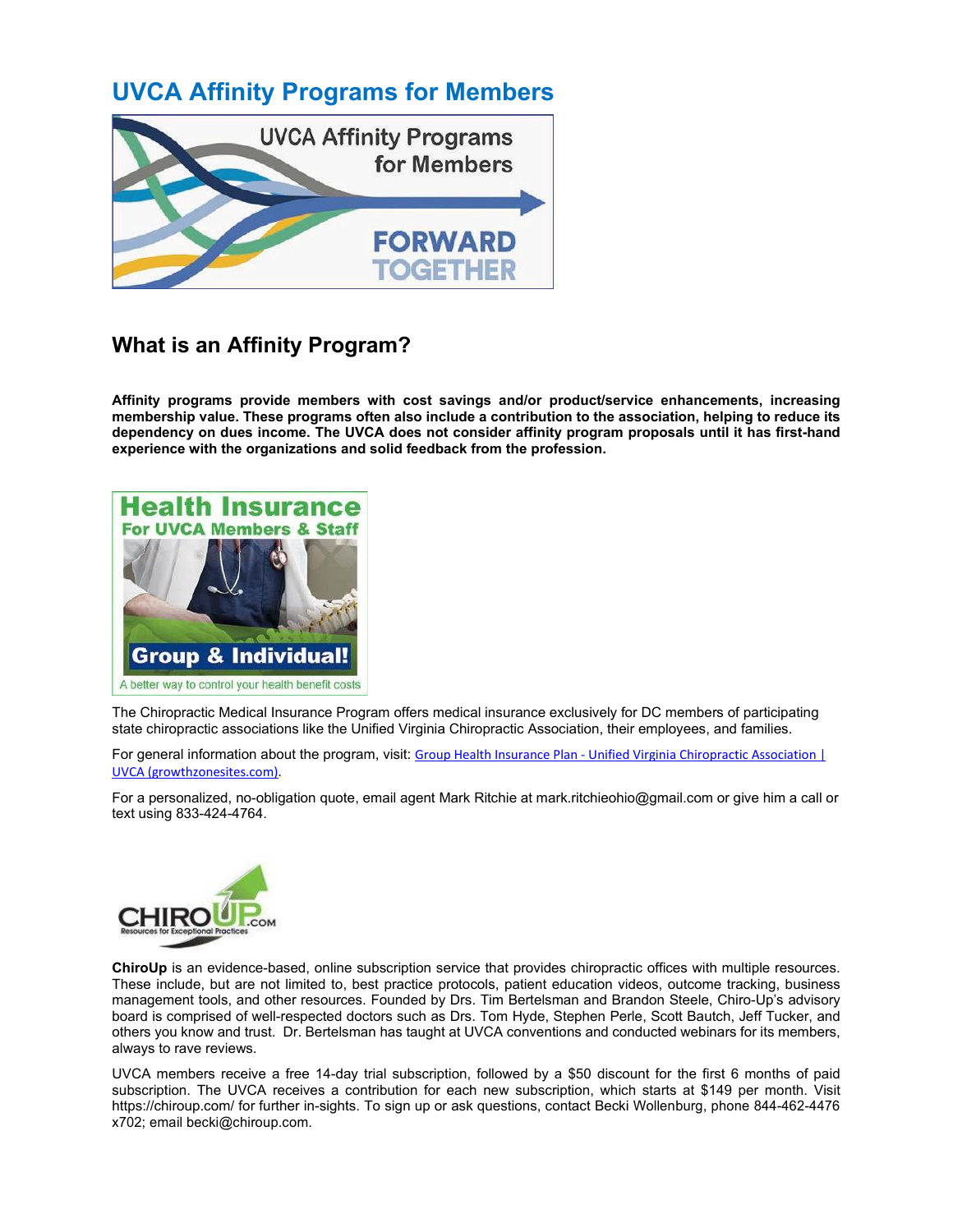

**Gold Star Medical Business Services** provides chiropractic office administration needs. Whether you are looking for help with billing, consulting, staff training, compliance, or all of the above, Gold Star can help. Founded by Lisa Maciejewski-West, CMC, CMCA-EM, CMOM, CMIS, CPCO, the company's mission is "Giving Doctors the Freedom to be Doctors." Lisa has conducted CA and DC classes at UVCA conventions and is scheduled for the association's Fall 2021 and Spring 2022 conventions.

UVCA members are invited to a free 30-minute phone consult with Lisa or one of her team specialists. Members also receive a discount on billing company, billing consulting, and staff training fees. In addition, Gold Star will help the association provide members with top notch information via webinars, teaching at conventions, writing articles and blogs, and contributing to the UVCA. Visit https://www.goldstarmedical.net/ to learn more. Questions? Call Lisa Maciejewski-West at 866-942-5655 or email info@goldstarmedical.net.



## Personal Injury Training Institute

Working Together for Healing and Justice

**Personal Injury Training Institute** provides com-prehensive certified online PI training for chiropractic doctors and attorneys. The founder, Dr. Jeffrey States, has conducted convention sessions and standalone seminars for the UVCA, as well as has provided **online/on-demand content for our spring 2021 convention**.

PITI is providing big savings on its poowerful self-paced personal injury course. It begins with fundamentals of building a PI practice from a chiropractic point of view. It includes basics about law and whiplash, as well as further details about Cervical Acceleration/Deceleration injuries and common associated conditions. Crash videos are infused in all PI ONLINE Training Modules, which are important for understanding how occupants are injured in different types of MVCs.

UVCA members receive 24-hour unlimited access to the program for 6 months for \$1599.00. Upon purchase, you will receive DropBox links. Searchable digital PI workbooks and forms are provided for each module. For more information, visit https://personalinjurytraininginstitute.com/. To purchase the program at the discounted rate, go https://www.bodzin.net/cashpractice/Page\_Index\_Blank.php?Page=Gateway&MID=Z5tkpQ&GID=12770943&FID. Questions? Contact Dr. Jeffrey States, phone 801-288-9539 x4 or email pitidr@gmail.com.

# **KAIZENOVATE>>>**

Kaizenovate developed the **Kanvas App** to support patients in their adherence to chiropractic and physiotherapy treatment plans. The Kanvas App is a custom-built app that delivers:

- Improved care plan adherence
- Convenient scheduling
- Easily sells products and services
- Strengthened practice brand

Developed by Dr. Jay Greenstein, DC, and his team at Kaizenovate, this is the first app that is wholly practice-based and patient-specific. UVCA members receive hefty discounts on both the initial development cost (\$1499 instead of \$2500) and ongoing monthly fee (\$199 instead of \$399). The UVCA will also receive a contribution from every sale. To learn more or to order, go to https://www.kaizenovate.com/uvca/. Questions? Contact Jena Slaski, Director of Research & Innovation a[t jslaski@kaizenovate.com.](mailto:jslaski@kaizenovate.com)



**ChiroHealthUSA** is a provider-owned network designed with doctors in mind. Their network model allows you to offer legal, network-based discounts to cash, under-insured and "out of network" patients who are members. Members covered by Medicare and federal programs are eligible for discounts on non-covered services. The network approach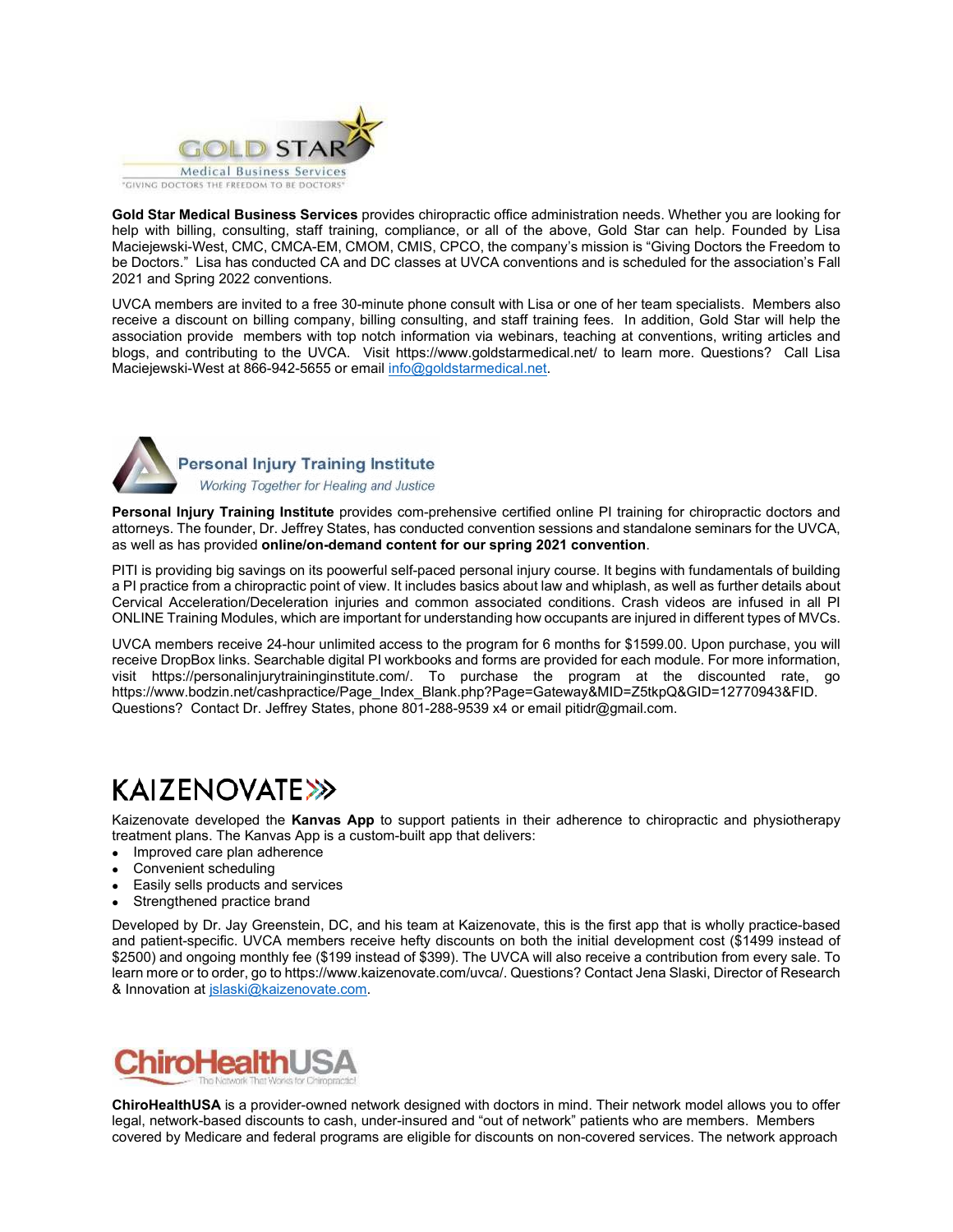to discounts reduces the risks of compliance and OIG violations related to inducements, improper down-coding, dual fee schedules, and potentially inappropriate time-of-service discounts.

With ChiroHealthUSA, you can choose the level of discounts. The existence of a contract allows you to set, offer, and accept these rates from our members. Their contract eliminates the "middleman," and solves a host of legal and regulatory problems for you and your patients. ChiroHealthUSA only makes membership available to individuals, which means there is no potential for "silent PPO" activity to lower your reimbursements. Patients pay a low annual membership fee that includes them and their legal dependents. This fee is often recovered through discounts received on their first visits. There is no cost to the clinic for this program. For more information, visit www.chirohealthusa.com.



**Computer Troubleshooters** (CT) offers high-quality, affordable computer repair and troubleshooting services, plus a range of IT services including data backup and recovery, security services, remote support services, and managed services. 95% of their business is remote and they specialize in serving doctors like you. They understand your HIPAA IT, PCI compliance, back-up protection, and other critical practice concerns.

CT offers UVCA members half-price onboarding and set up for new clients and 20% off the ongoing monthly fee. There's no risk in giving them a try since they do not require long term contracts. To discuss your specific needs, contact Moe Talash, president: emai[l contact@ctmedit.com,](mailto:contact@ctmedit.com) cell phone (703) 994-6335.



**Infinedi** electronic claims services supports health care providers with user-friendly electronic claim submission service, business analytics, claims processing tools and superior customer service support. Its position as a nationwide clearinghouse demonstrates that it has the knowledge to change with technology while still managing to provide the best customer service support. Infinedi is a pro advocate company for healthcare providers in many specialties and help with the evolution to the modern age of electronic data interchange, electronic claims processing and analytics driven utilization management. Their goal is to ensure that chiropractic practices can perform at their best and we are committed to using our expertise to help the chiropractic profession.

To access a free demo webinar, click on Infinedi's webinar training calendar at https://infinedi.webex.com. Register for any of the dates entitled, "Infinedi Website Detailed Instructions - one hour." The register button is on the right of the title. You can also schedule a separate webinar for your entire staff. If you want to learn more about member discounts and advantages, contact Infinedi's Customer Service support line (800-688-8087) and identify yourself as being a Unified VCA member. For the proper enrollment code to use with Infinedi for the member discount, contact the Unified VCA office at 540-932-3100.



**Foot Levelers** is the world's leading provider of individually designed stabilizing custom orthotics, custom orthotic flip-flops, Shoethotics® and Sandalthotics®, as well as other therapeutic products. The company has been serving healthcare professionals and their patients for over six decades with products designed to help reduce pain in the feet, legs, hips, back and neck, so you and your patients can enjoy a fuller and happier life at work, home, or play.

Foot Levelers serves Virginia Chiropractors by providing the UVCA with leading profession speakers and generous sponsorships, contributing to fundraising events, and much, much more. For more information, visit https://www.footlevelers.com/. To learn about the benefits and advantages of becoming a Foot Levelers provider, visit <https://www.footlevelers.com/about/get-started>or call (800)553-4860.